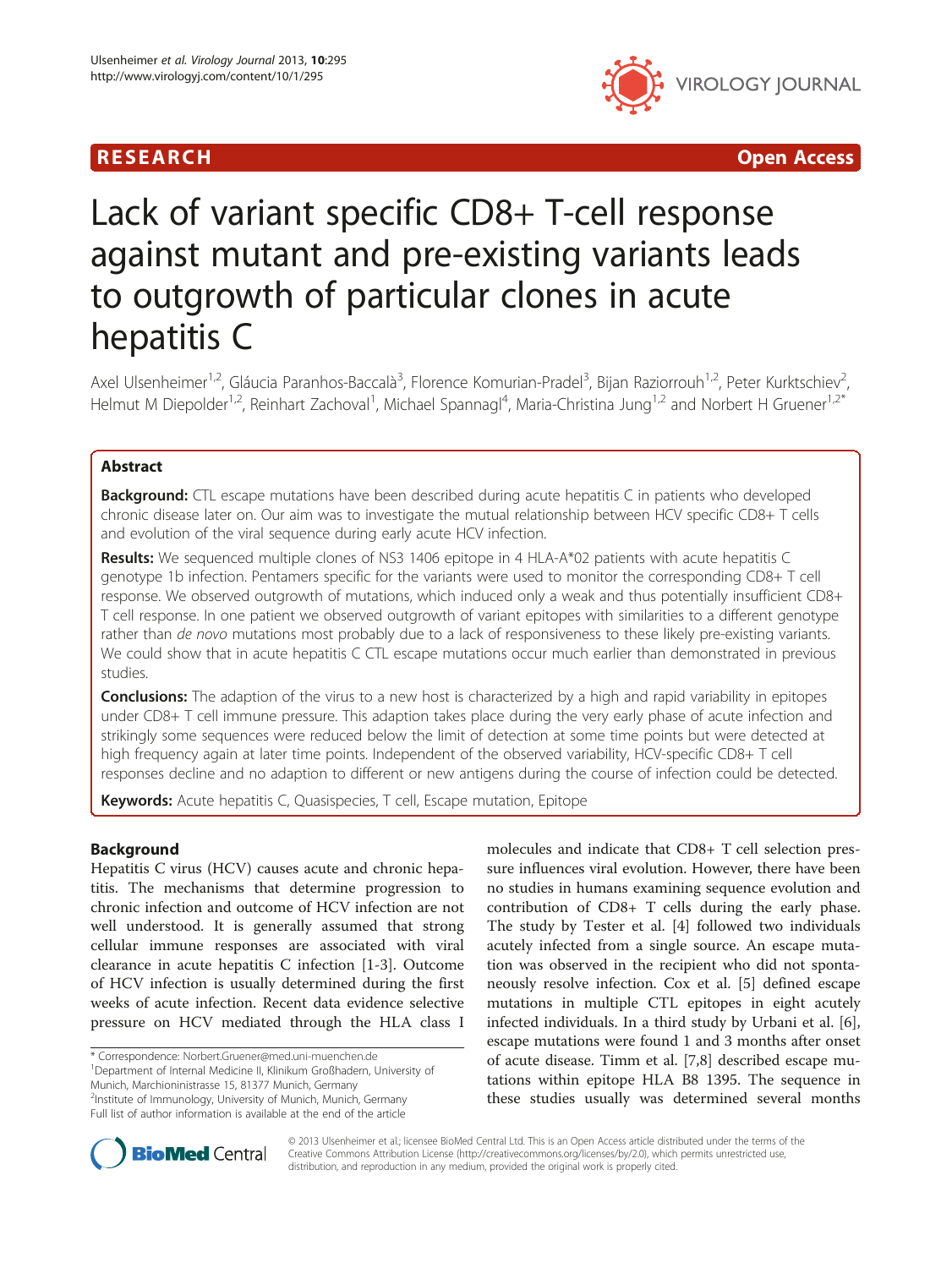after acute disease. Several studies in the chimpanzee model were able to analyze very early viral evolution in acute HCV infection and found a correlation between outgrowth of escape mutations and the clinical outcome [[9,10\]](#page-8-0). Although these studies constitute a critical mass of evidence for CTL escape mutations in HCV infection many questions, including timing, variability and whether these sequence changes represent outgrowth of particular clones of pre-existing quasi species or de novo mutations, remain to be answered.

In CTL epitope regions, especially of genotype 1b, gene diversity is significantly higher in NS3 than in other proteins [[8,11\]](#page-8-0). We therefore investigated 4 patients during acute infection with genotype 1b and followed their response and evolution of variants within NS3 1406 epitope very early after onset of symptoms. Our results demonstrate that NS3 1406-specific, IFN-γ-secreting T cells can exert immune pressure resulting in extinction of certain strains. We observed outgrowth of mutations, which induced only a weak and thus potentially insufficient CD8+ response. In one patient we observed outgrowth of variant strains, which were more similar to sequences from a different genotype rather than random de novo mutations most likely due to a lack of responsiveness to these pre-existing strains. HCV-specific CD8+ T cell responses induced very early during infection seem to be unable to adapt to different or new antigens during the course of infection.

#### Results

# Viral evolution within NS3 1406 epitope and corresponding T cell response in patients with acute hepatitis C

The NS3 region of the HCV genome including the NS3 1406 epitope was amplified by PCR and multiple clones were sequenced. We focused on the well-characterized CD8 T-cell epitope NS3 1406–15 with HLA-A0201\* restriction, which has already been described in the context of escape mutations [\[4,11](#page-8-0)]. In patient 1, the sequence was KLSGLGINAV in 12 of 12 clones at the beginning of acute disease (week 1). At that time 4.32% of CD8+ T cells were specific for KLSGLGINAV. At the same time, 3,43% CD8+ T cells could be stained with pentamer KLSGLGINAI, 3.45% with pentamer KLSGLGLNAV and 0.47% with pentamer KLLGLGINAV. However, these sequences were not detected before week 2 (KLSGLGINAI), week 4 (KLSGLGLNAV) and week 7 (KLLGLGINAV) (Additional file [1](#page-8-0): Table S1). At week 2, mutations developed at position 1415 in 16 of 16 clones (KLSGLGINAI). At week 3, the original sequence KLSGLGINAV again occurred in all 13 clones, at this time with a mutation in the flanking region. One week later, the sequence of week 2 was detected again in 7 of 11 clones, while in 4 of 11 clones a novel sequence (KLSGLGLNAV) was found. Pentamer staining at

week 4 revealed the highest percentage of NS3 1406 specific CD8+ T cells in comparison to all other time points. Over time, staining at the different time points revealed the highest direct ex vivo frequencies for KLSGLGINAV followed by KLSGLGINAI, KLSGLGLNAV and KLLGLGINAV. This relative proportion of these variant-specific CD8+ T cells remained unchanged during the course of disease despite a high fluctuation of sequences and viral load found at the different time points (Figure [1](#page-2-0)). The specific cells were also stained with anti-CD38. Expression of CD38 dropped in all variants over time until week 251. In week 5, the sequence of week 2 KLSGLGINAI was again the dominant sequence in all 14 clones tested. At week 7, a previously undetected sequence (KLLGLGINAV) was found in 10 of 12 clones. At week 34, KLSGLGLNAV was the only sequence found in 12 of 12 clones. Between week 6 and week 34, no amplification was possible due to a low viral load. Given the high variability within the NS3 1406 epitope, there were fluctuating HCV RNA levels during acute infection. At week 1, a high viral load was found, rapidly dropping within 7 days and again increasing ten-fold during another 7 days (Additional file [1:](#page-8-0) Table S1). Another 3 weeks later, the viral load again dropped 100-fold. Within the following week, a new 100-fold increase was observed. Then a 1000 fold decrease occurred in the next 2 weeks and viral load remained low for several months. By week 37, another increase of the viral load to 4046157 cp/ml was observed. At that time, therapy with pegylated interferon and ribavirin for 48 weeks was started; due to a sustained virological response no virus was detectable in the follow-up period.

However, 164 and 251 weeks after acute disease, still significant numbers of NS 3 1406-specific CD8+ T cells were detectable, again with the same relative proportion.

In patient 2, HCV RNA was positive at three time points. At week 2, KLSGLGINAI was dominant in 13 of 13 clones. One week later, KLVALGINAV was the main sequence in 22 of 26 clones. This sequence resembles the genotype 1a sequence. After this, no virus was detectable until week 13. At that time, the initial sequence of week 1 was again the dominant sequence in 17 of 17 clones (Additional file [2:](#page-8-0) Table S2a).

In patient 2, the viral load in week 2 was 233477 cp/ml, remaining identical in week 3. In week 4, no virus was found. In week 13, again 71047 cp/ml were detectable.

At week 3, in patient 2, 1% of the CD8+ T cells specific for NS3 1406 KLVALGINAV and low frequency of KLSGLGINAV and KLSGLGLNAV could be stained. During further follow-up, frequencies dropped to 0.1% for NS3 1406 KLVALGINAV and below detection limit for KLSGLGINAV and KLSGLGLNAV (Figure [2\)](#page-2-0). Patient did not receive treatment and was lost to follow-up.

In patient 3, a mixed population was found with KLSGLGLNAV in 21/26 clones and KLSGLGINAI in 4/26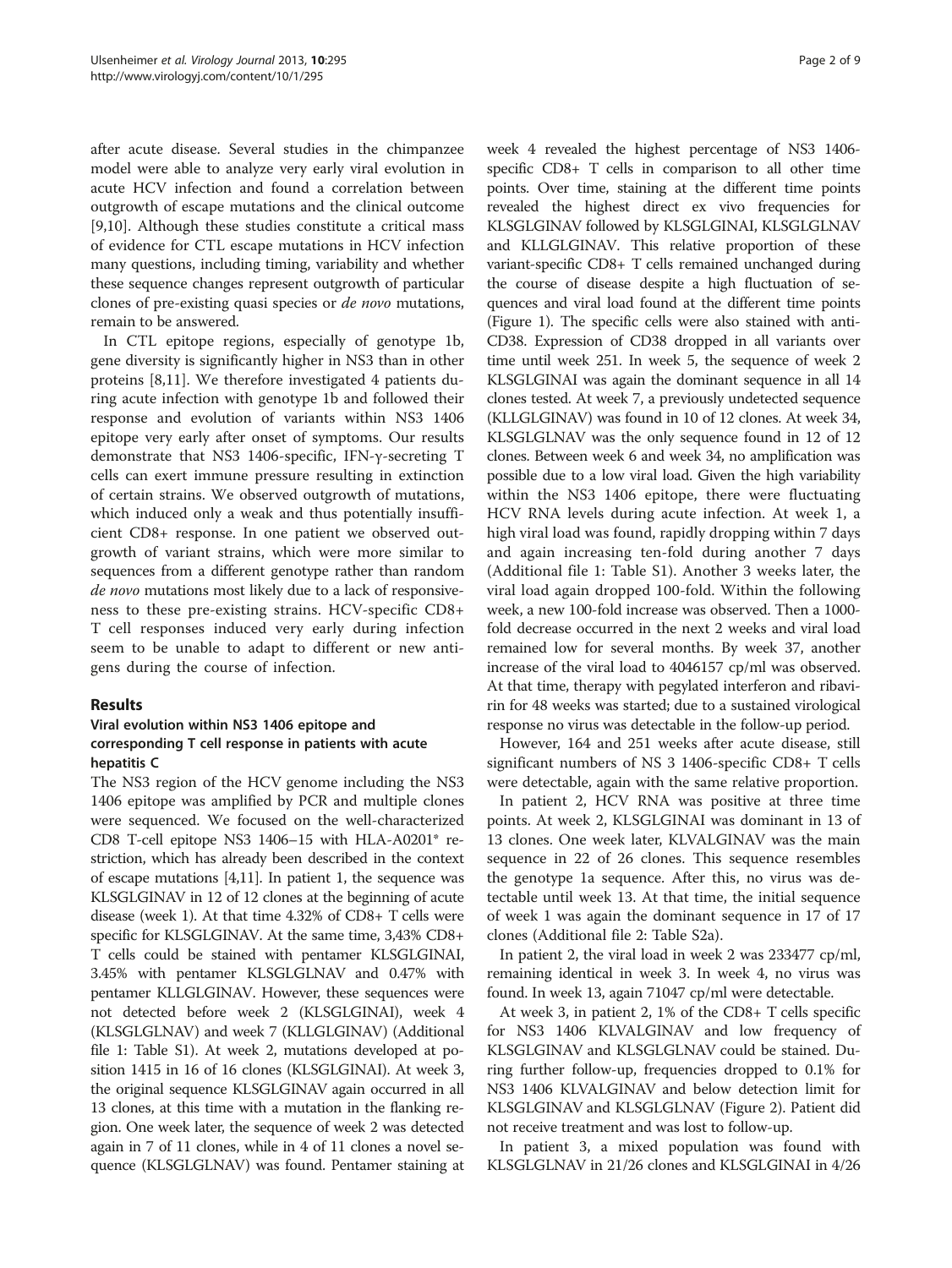<span id="page-2-0"></span>



were used.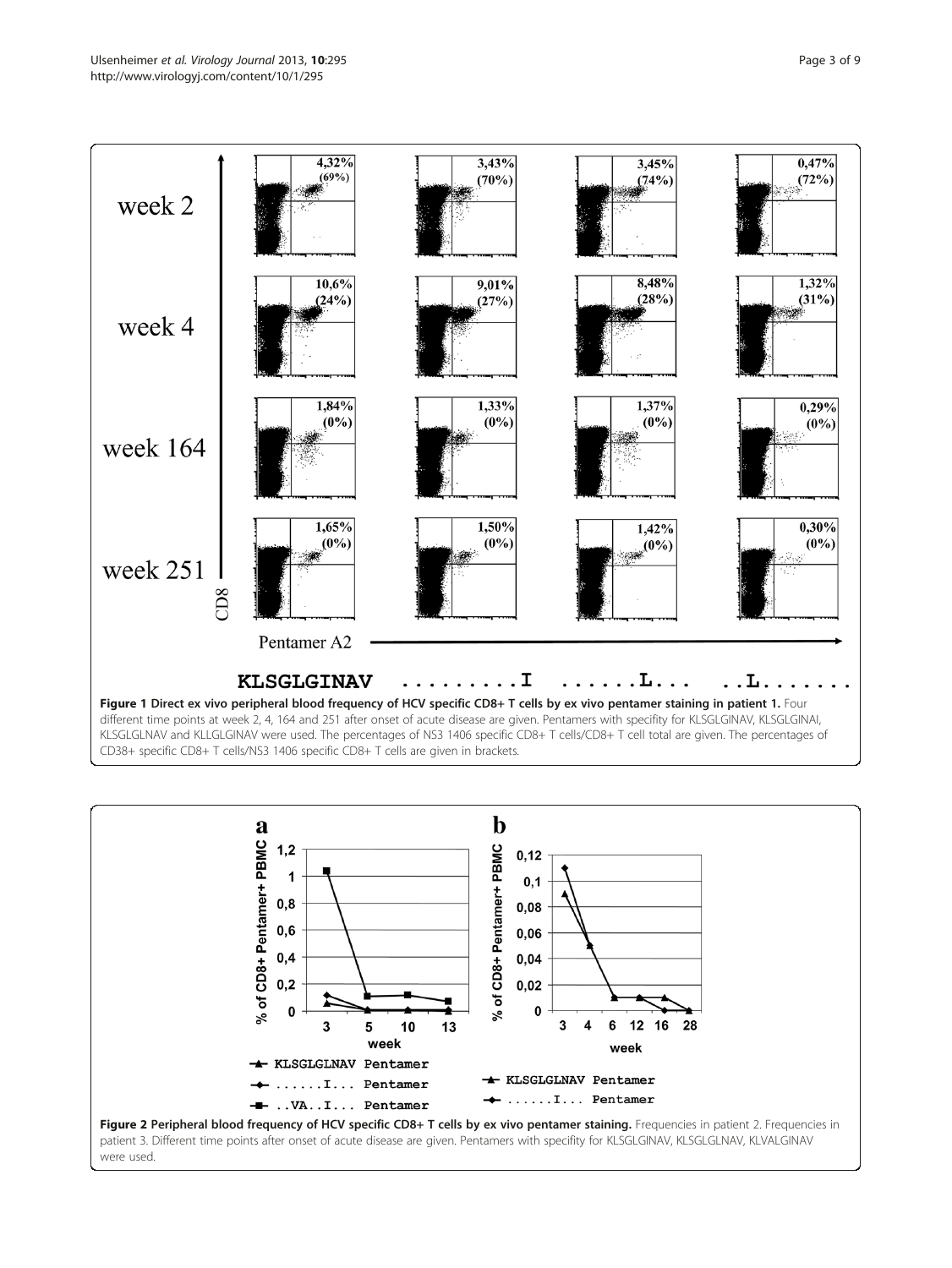clones at week 3 a. One week later, KLSGLGLNAV was found in 12/23 clones and KLSGLGINAI in 11/23 clones. At that time, therapy was started and no virus was detectable during follow-up (Additional file [2](#page-8-0): Table S2b).

In patient 3, 833400 cp/ml were found in week 2. The viral load dropped to 17335 cp/ml in week 3. At that time, therapy was started and no virus was detectable in the follow-up period.

In patient 3, only low frequencies of KLSGLGINAV and KLSGLGLNAV specific CD8+ T cells were detectable at week 3. No NS 3 1406-specific CD8+ T cells were detectable thereafter (Figure [2](#page-2-0)).

In patient 4, sequencing of NS3 1406 was done at week 2, week 15 and week 22. No mutations were observed during this period. At all 3 time points, KLSGLGINAI was found as main sequence. At the other time points, no virus was detectable. HCV RNA was detectable in week 4 but no amplification of the epitope was possible at that time (data not shown).

In patient 4, the viral load was low in week 1. No virus was detectable in week 9. In week 2, 15 and 22, a low viral load was detectable. After week 22, no virus was found.

In patient 4, no NS 3 1406-specific CD8+ T cells were detectable at any time. An immediate therapy with pegylated interferon was started in week 2 and a sustained virological response was achieved in this patient.

#### Viral evolution within NS3 1317–1423 outside NS3 1406

Since variability of epitopes can be influenced by their flanking regions, we also analyzed the variability of the sequences outside NS3 1406. Sequence data of NS3 1317– 1423 revealed that the high variability detected within the epitope 1406 in patient 1 could not be detected within NS3 1317–1423. In contrast the sequence was very stable over time (Additional file [2](#page-8-0): Table S2c). Only at the time when the viral load came up again (week 37) a mutation within patient's HLA-A02\* restricted NS3 1321–35 epitope (TDSTSILGIGTVLDQ) to NS3 1321–35 epitope (IDSTSILGIGTVLDQ) was observed. Another mutation was found at position 1282 V to I, which represents the flanking region of patient's HLA-A02\* restricted NS3 1284–1296 epitope [[12\]](#page-8-0).

Also in patient 2 and 3 sequence variations were found within known CTL epitopes, NS3 HLA-A02\* 1321–35 [[13\]](#page-8-0), HLA-B35\* NS 3 1359–67 [\[14](#page-8-0)], NS3 1382-1397 [\[5](#page-8-0)], HLA-B08\* NS3 1395–1403 [\[15](#page-8-0)] or the direct flanking region of known CTL epitope HLA-C14\*1371-80 [\[5](#page-8-0)]). In patient 2 at week 2 patient's HLA-A02\* restricted NS3 1321–35 TDSTSILGIGTVLDQ was found, at week 3 a sequence variation at position 1323 was detected, NS3 1321–35 TDATSILGIGTVLDQ. 6 weeks later again the initial sequence came up. Mutations were also found in epitopes which did not match with patient's HLA. NS 3 1359–67 epitope HSNIEEVAL was sequenced at week 2.

Amino acid exchange at position 1360 could be detected at week 3 HPNIEEVAL. Again at week 9 the initial sequence was found. The same phenomenon was observed within NS3 1382–97. IETIKGGRHLIFCH (week 2) to LEVIKGGRHLIFCH (week 3) and back to IETIKGG RHLIFCH (week 9). At position 1369, the flanking region of NS3 1371–80, amino acid exchange N (week 2) to T (week 3) to N (week 9) was found. In patient 3 matching HLA-A02\* restricted NS3 1321–35 TDSTTIL GIGTVLDQ and NS3 1321–35 TDSTSILGIGTVLDQ were found at week 3 and 4. Another sequence variation was observed within patient's HLA-B08\* restricted NS3 1395–1403 epitope. HSKRKCDEL and HSRKKCDEL were present at week 3 and 4. This mutation has been described frequently in the presence of HLA B\*08 allele [[7,16\]](#page-8-0). At position 1370, the flanking region of NS3 1371–80, amino acid exchange I (week 3) to T (week 4) was found.

Thus all sequence variations in NS3 were observed within known CTL epitopes or in their flanking regions. The ongoing variation was seen mainly in patient's HLA restricted epitopes. Only in patient 2 variations were found in patient's HLA non-restricted epitopes (NS3 1359–67, NS3 1382–97). For the HLA-C14 restricted NS3 1371–80 epitope the patient's corresponding HLA was unknown. At least in patient 2 the sequence variation found might reflect different pre-existing strains since the main sequence at week 2 and 9 were identical. In addition the main sequence found in week 3 differed at 8 positions from the main sequence at week 2/9. Furthermore the main sequence with the KLVALGINAV epitope is usually found in genotype 1a infected patients in contrast to the KLSGLGINAI sequence usually found in genotype 1b infected patients [[17](#page-8-0)]. In addition variations were found in patient's HLA non-restricted epitopes indicating different strains rather than ongoing selection pressure. As another variation KLSGLGLNAV occurred in 4/22 clones either as a consequence of mutations from week 2 sequences or also as already preexisting so far undetected variation. The complete reduction of the main sequence below the detection threshold within a few days and reappearance at a later time point might be caused by the ongoing selection process in acute infection and the fluctuations in viral load, which could drop below the detection limit of our methods. This was observed in patient 1 as well as in patient 2.

# Induction of γ-interferon production of PBMC after stimulation with different NS3 1406 epitopes

To further address the question whether the mutations seen in acute hepatitis C infection resemble escape mutations we investigated the ability to induce production of γ-IFN of PBMC early (week 4) and late (week 251)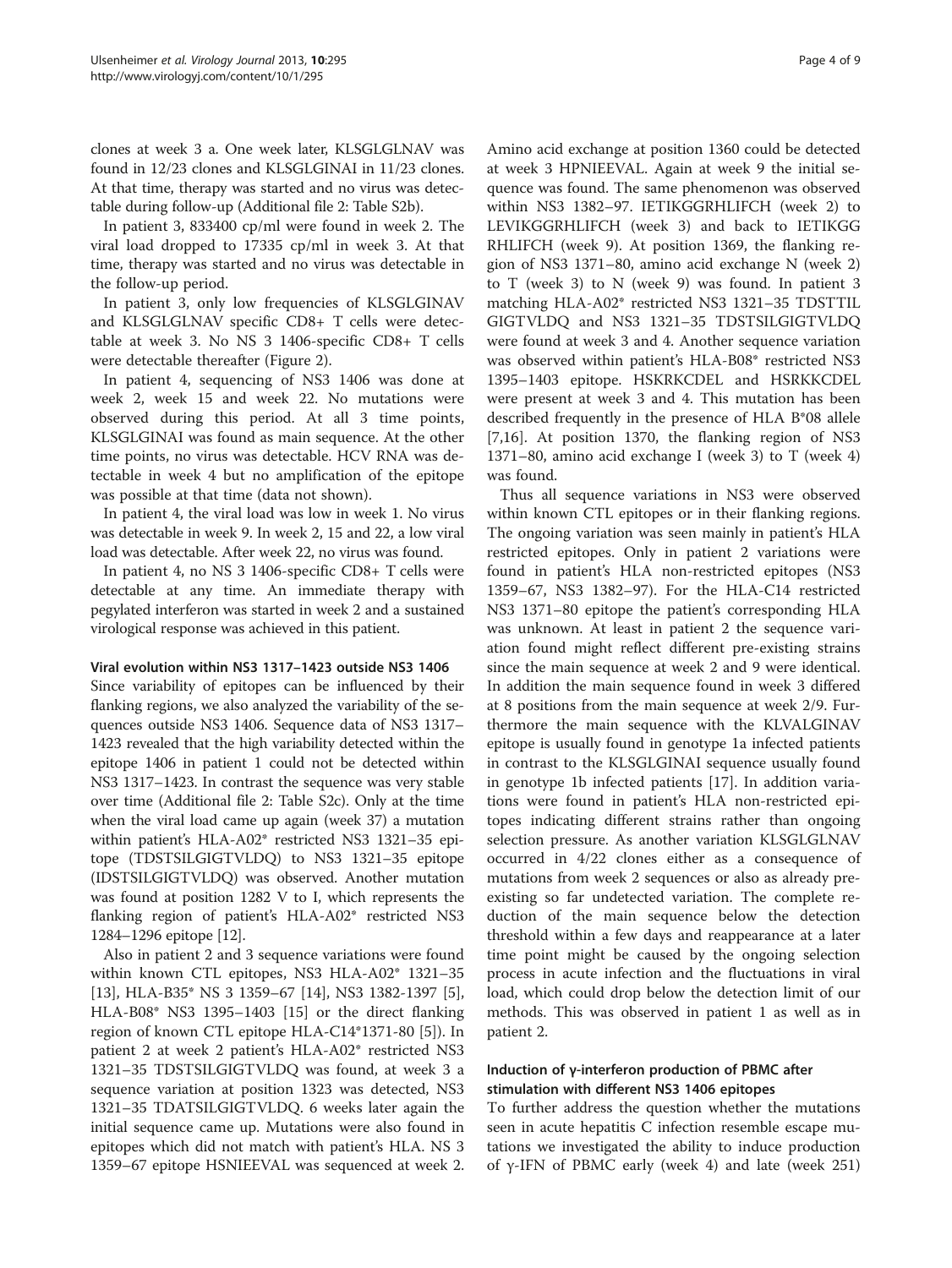after acute infection in patient 1. We were not able to test other time points due to lack of patient material. The production of γ-IFN of PBMC after stimulation with wild type or mutant peptides was tested with ELISpot assay as described in material and methods. After stimulation we found that the initial sequence KLSGLGINAV was able to induce high amounts of γ-IFN (> 200 specific spots/2  $\times$  $10<sup>5</sup>$  PBMC). KLSGLGLNAV, which was found at week 37 in all clones induced significantly less γ-IFN (Figure 3).

## T cell clones and cross reactivity

CD8+ T cell clones specific for KLSGLGINAV and KLSGLGLNAV were generated. Staining of these T cell clones revealed cross reactivity of pentamer KLSGL GINAV and KLSGLGLNAV. Staining of the clone KLSGLGINAV with pentamer KLSGLGLNAV and vice versa was possible (Figure [4\)](#page-5-0).

## **Discussion**

In our study of sequence variations within NS3 1406 epitope during early acute HCV, we observed several features, which potentially contribute to the development of chronic infection. We demonstrated an extremely high variability within this epitope during the first weeks. A particular characteristic were significant changes in the frequency of different variants with some being reduced below the limit of detection at some time point but being detected at high frequency again a few days later on. No new T cell responses were detected in response to mutant peptides. The mutated variants found were characterized by a reduced capacity to induce IFN-γ. The rapid and high mutation rate was observed mainly within epitope NS3 1406. In contrast, NS3 1317–1423 was characterized by rare mutations,

most of them detectable within patient's HLA restricted known epitopes. Not only the original sequence but also variant sequences found during early infection dropped below the limit of detection transiently and reappeared during further follow-up. This alternation of sequences was observed over several weeks in patient 1. In patient 1, at week 3 the sequence KLSGLGINAV, which has been detected at week 1 as main sequence in 12/12 clones, occurred again in 13/13 clones; however, this time with a mutation in the flanking region. Interestingly, at week 2, this sequence could not be detected in 16 clones analyzed. Therefore, this mutation in the flanking region of the epitope may favor the transient reoccurrence of the original sequence i.e. by changing the pattern of proteasome digestion. This mechanism has recently been described by Kimura et al. in chimpanzees [[18\]](#page-8-0). A similar phenomenon of vanishing and reoccurrence of sequences was seen in patient 2. However, the sequences found at different time points resembled index sequences of different genotypes and might reflect rather pre-existing variations than random de-novo mutations. In contrast to patient 1, the sequence that reoccurred in patient 2 was not recognized by specific CD8+ T cells at all. NS3 1406-specific CD8+ T cells were found against the presumably genotype 1a sequence but not against the putative genotype 1b sequence. This is remarkable since this suggests that CTL escape is not the only selection criteria. Despite mutations or preexisting variants that result in the production of new or different potential antigens, our data give evidence that no new CD8+ T cell responses were generated against the new variants that were found during infection. This interpretation is supported by different observations. Pentamer staining was positive for all variants in patient



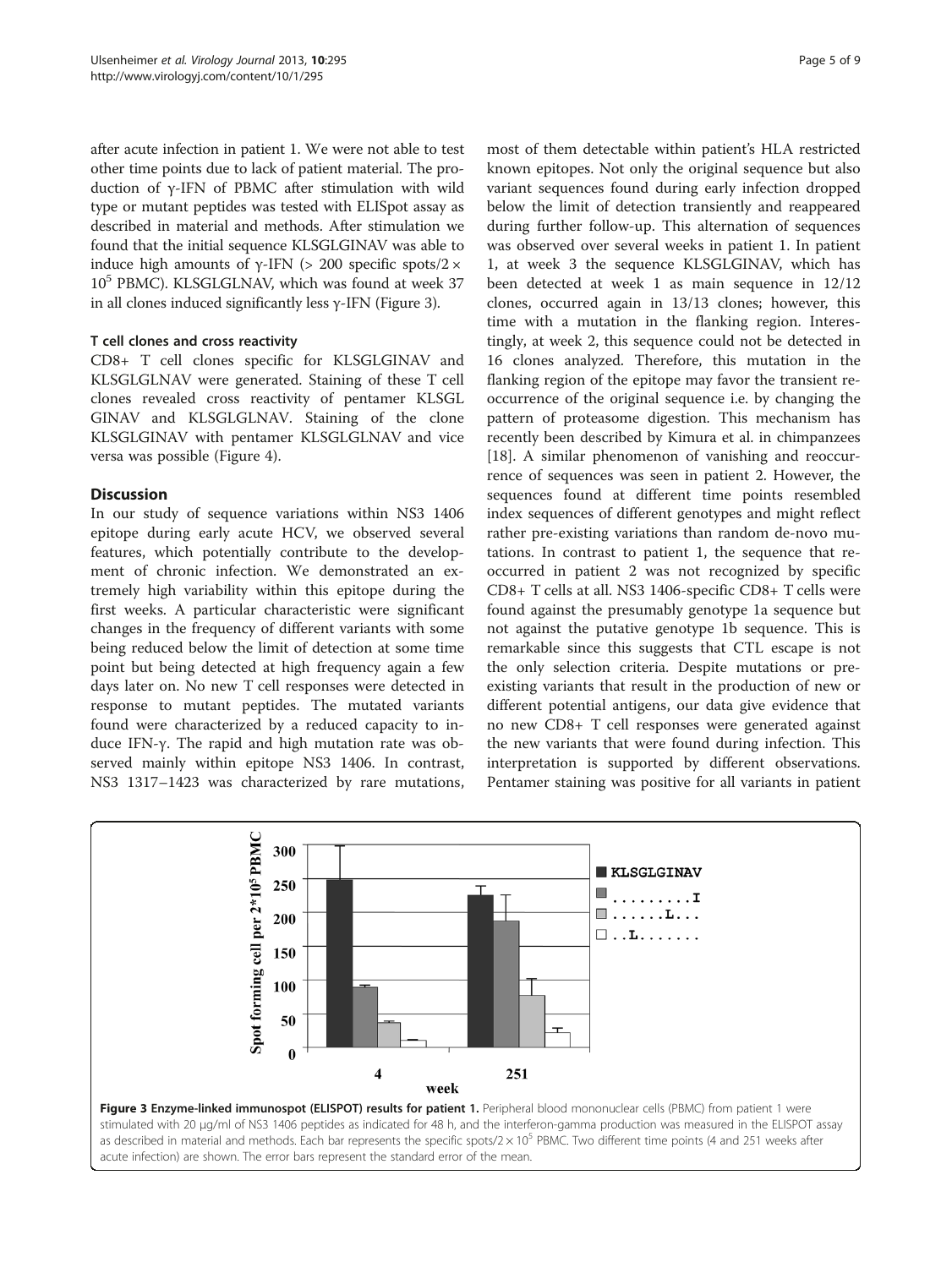<span id="page-5-0"></span>

1 at the earliest available time point in week 2. It remains unclear if these different specific CD8+ T cells have been induced very early or if this reflects cross reactivity between the variants. The proportion of these variant-specific CD8+ T cells remained stable over a long period of time, which rather indicates cross reactivity and a lack of new variant-specific CD8+ T cells over time. In addition, the activation marker CD38 dropped during the course of infection in all pentamer-positive CD8+ T cells in patient 1 despite a high variability in sequence and viral load during this phase. It has been reported earlier by us that HCV-specific CD8+ T cells are induced but not sustained [[19\]](#page-8-0). In extension to our former observation, this holds true despite the proven high variability of sequence and viral load. Furthermore, using specific CD8+ T cell clones from patient 1, we demonstrated cross reactivity of the pentamer staining for variant epitopes. In patient 2, we found two different strains during the course of acute disease. These sequences are usually found in different genotypes (1a and 1b). One possible explanation is that these variants correspond to pre-existing variants rather than random denovo mutations. However, specific CD8+ T cells were only observed against the genotype 1a epitope but not the genotype 1b epitope. All these findings support a lack of generation of new variant-specific CD8+ T cells against mutant or pre-existing variants during acute HCV infection despite a high variability in sequence and viral load. This phenomenon has been observed by others as well [[5,6\]](#page-8-0). Explanation for this observation had been that original antigenic sin [[20\]](#page-8-0) may be responsible for the lack of response to mutant sequences or that the mutant sequences cannot be processed effectively for presentation. Differences were observed in terms of the functional capacity of the different sequences. The initial sequence in patient 1 was capable of inducing the highest amounts of IFN-γ. Functionality with regard to IFN-γ production remained high over time as we observed similar IFN-γ levels after 251 weeks in patient 1. The mutated variants were less potent or did not induce IFN- γ- production at all. The variants that remained and were selected by the virus were either less efficient in inducing IFN-γ production (patient 1) or were not recognized by CD8+ T cells due to a lack of priming of a response specific for the corresponding variant (patient 2).

Several limitations need to be considered in this study. The methods used might not be sensitive enough to detect certain minor variants of the *quasispecies*. Thus, it is difficult to distinguish between levels below the detection limit or complete disappearance of a variant. Additionally, the sequence of the inoculum was unknown but could have provided valuable information on the pre-existing variants. Moreover our study mainly focused on a single epitope and its surrounding sequences. Therefore it remains to be determined if mutations and escape occurs as quickly at other CD8+ T cell epitopes.

Despite these limitations we had the opportunity, in contrast to former studies, to gain our data very early after acute disease and were thus able to find a high variability within a known CD8+ T cell epitope. This could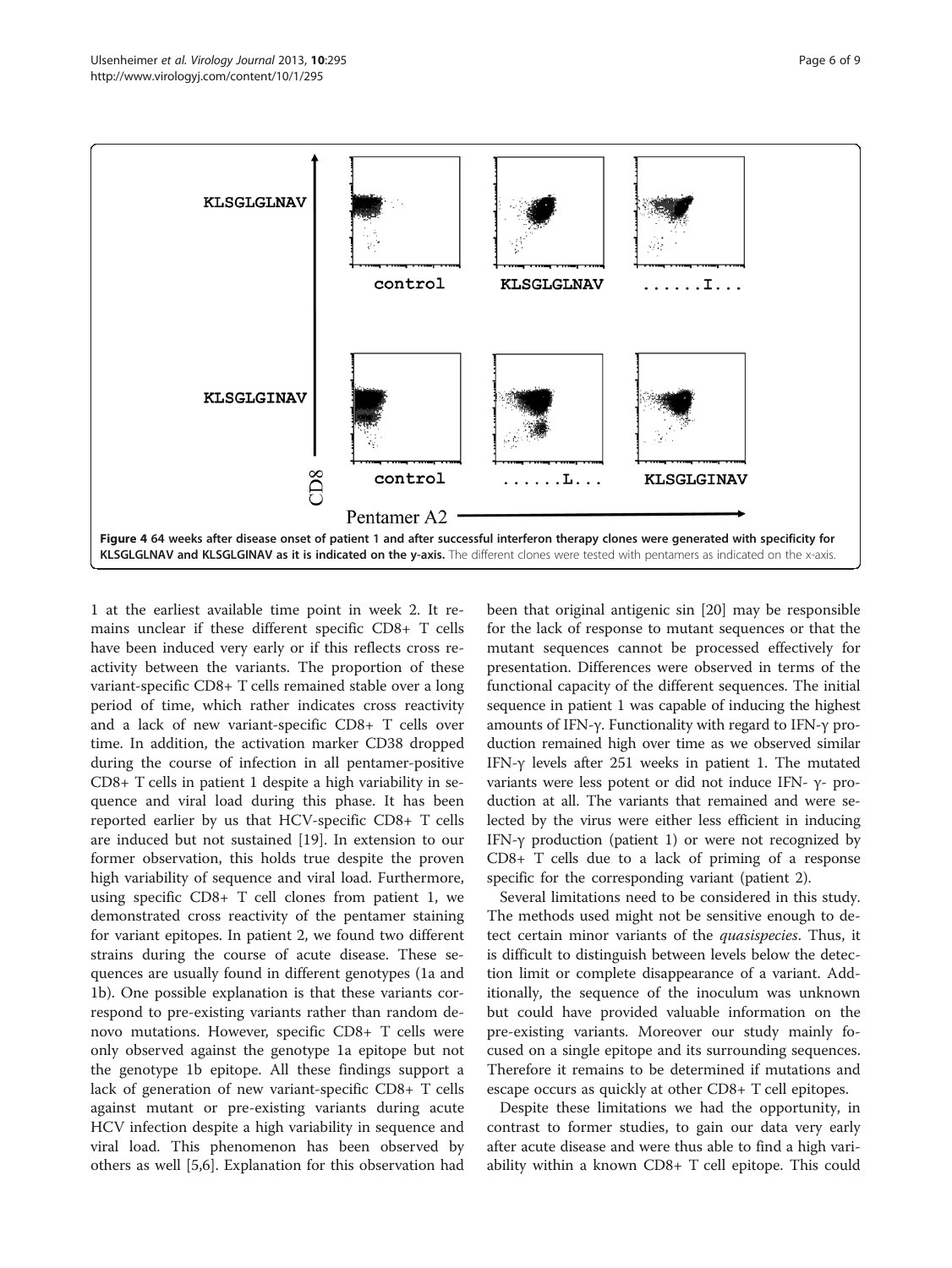also explain some of the different observations between our results and former studies. Kuntzen et al. [\[14\]](#page-8-0) described two patients who progressed to chronicity without substantial escape in targeted epitopes. However, the earliest sequence analysis was done 2 and 2.5 months after acute infection. Thus, transient mutations with reappearance of former sequences could have been missed in this study. In addition, this study found that mutations outside envelope overall declined over the course of infection. Taking this observation and our data together, sequence analysis within the first weeks or even days after infection or acute disease may additionally help to elucidate the role of CD8+ T cell escape mutations in driving the evolution of HCV.

Outside the NS3 1406 epitope within NS3 1318–1423, which was the region sequenced in our study, a low variability was found. Mutations almost exclusively affected formerly described CTL epitopes or their flanking regions. The ongoing selection was observed in patient's HLA restricted epitopes but not in patient's HLA nonrestricted epitopes. The only exception found of a variation in HLA non-restricted epitopes (NS3 1359–67, NS3 1382–97) in patient 2 can be either explained by pre-existing different strains or, in the absence of ongoing selecting immune pressure, reversion of a mutation to a more favourable sequence for the virus with respect to viral replication. Our findings indicate that the virus is very stable without immune pressure. Future longitudinal analysis of the whole genome during the early phase of acute infection should elucidate the hot spots like NS3 1406 epitope. A better understanding of these hot spots could be of outstanding importance for a vaccine development.

## Conclusions

In summary, we demonstrated that CTL escape mutations occur much earlier than previously demonstrated in acute HCV infection. The adaption of the virus to a new host is characterized by a high and rapid variability in epitopes under CD8+ T cell immune pressure. This adaption takes place during the very early phase of acute infection. Variants can drop below the limit of detection during the course of infection and reappear at later time points. Most strikingly, HCV-specific CD8+ T cell responses induced very early during infection seem to be unable to adapt to different or new antigens during the course of infection. Independent of the variability, the CD8+ T cell response is not sustained sufficiently. This phenomenon indicates that different complementary mechanisms are active in acute hepatitis C. Epitopes under immune pressure evade by mutations but can reoccur while the CD8+ response is already vanishing. A better understanding of this peculiar silencing of the CD8+ T cell response, which seems to be one of the hallmarks of acute hepatitis C, could be critical in further elucidating the pathogenesis of the chronic phase of the disease.

# **Methods**

## Patients

In this study the following patients were included: 4 patients with acute hepatitis C infection. Time point zero was defined as onset of symptoms and diagnosis of acute HCV infection. Acute hepatitis C was diagnosed by documented seroconversion to anti-HCV antibodies or all of the following: acute onset of hepatitis in previously healthy individual, aminotransferases at least  $10\times$  the upper limit of normal, exclusion of other infectious, metabolic, or toxic causes of hepatitis, recent exposure or source of infection identified. At different time points during the course of disease patient 1, 3 and 4 received antiviral treatment with subsequent viral elimination. Patient 2 did not receive antiviral treatment. For further clinical characteristics of the patients see Table [1.](#page-7-0) Further inclusion criteria were HLA-A0201 genotype and positive tetramer staining with the NS3 1406–1415 index pentamer. All patients gave informed consent to participate in the study and the protocol and the procedures of the study were conducted in conformity with the ethical guidelines of the Declaration of Helsinki. The study was approved by local ethical committee, University of Munich. None of the patients were enrolled in any previous studies.

## Preparation of peripheral blood mononuclear cells

Peripheral blood mononuclear cells (PBMC) were isolated by Ficoll-Hypaque density centrifugation (Biochrom, Berlin, Germany) of fresh heparinized peripheral blood. Briefly, PBMC were washed four times in phosphate buffered saline (PBS), counted and resuspended in 1,5 ml FCS supplemented with 10% DMSO. The maximum cell number per vial was 25 × 10<sup>6</sup>. Cells were kept at −80°C for 24 hours before being transferred to −196°C. Thawing was performed by inserting frozen probes in a prewarmed water bath at 37°C. After thawing cells were immediately washed in cell culture medium to remove residual DMSO and resuspended in tissue cultured medium (RPMI 1640 medium; Gibco, Grand Island, N.Y.) containing 2 mM L-glutamine, 1 mM sodium pyruvate, 100 U of penicillin per ml, 100 μg of streptomycin per ml and 5% human AB serum.

# HCV peptides and MHC class I pentamer staining on PBMC

Peptides (10mers) were synthesized by Proimmune (Oxford, UK) or EMC (Microcollections, Tübingen, Germany). Lyophilized peptides were reconstituted at 20 mg/mL in dimethyl sulfoxide (Roth, Karlsruhe,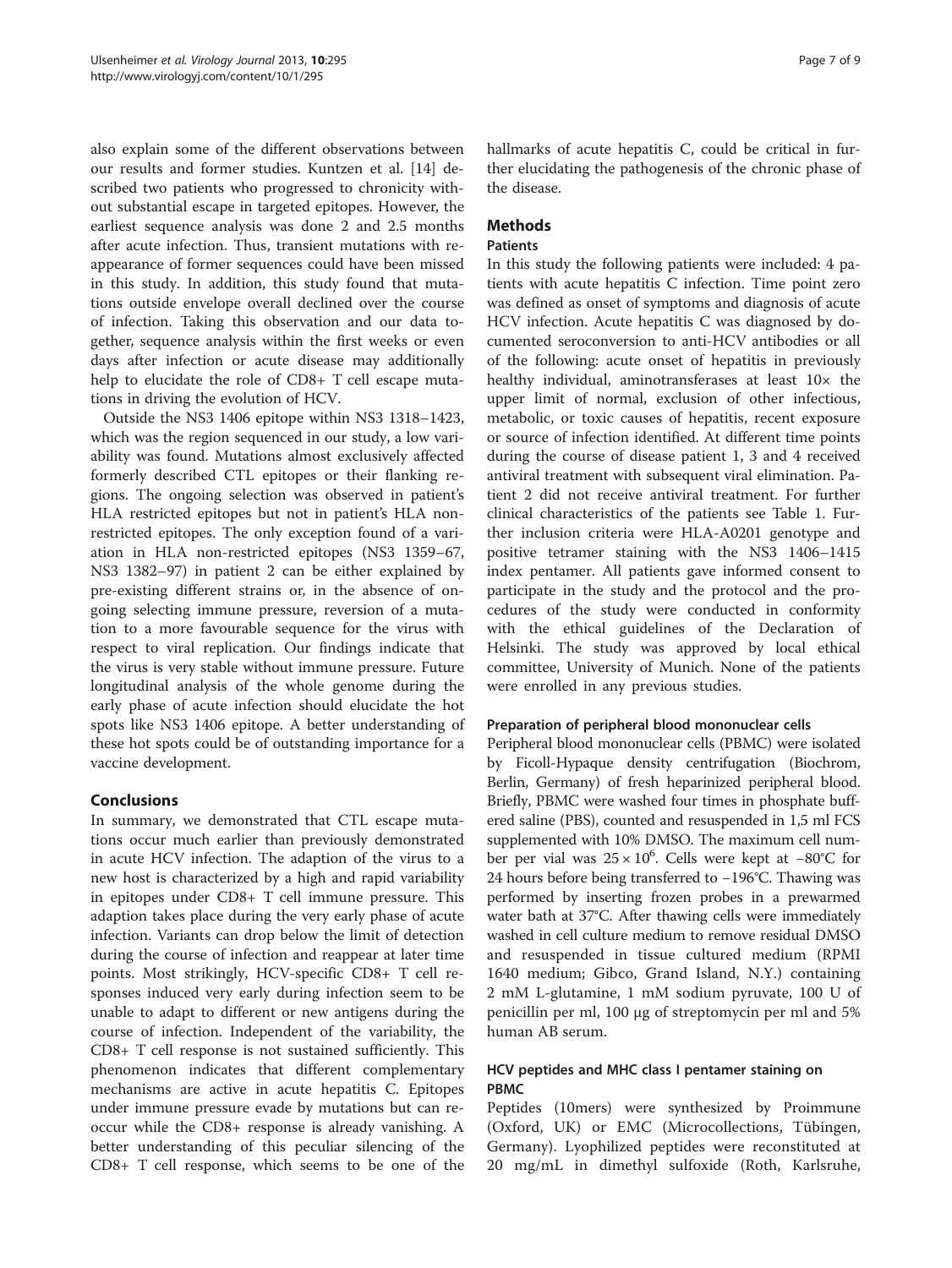| ID | Aae | Gender | <b>Treatment duration</b> | <b>Antiviral treatment</b> | Possible transmission | GPT IU/ml | Genotype | <b>HLA A.B</b>  |
|----|-----|--------|---------------------------|----------------------------|-----------------------|-----------|----------|-----------------|
|    | 57  | m      | Week 38-93                | Peg-interferon/ribavirin   | <b>Unknown</b>        | 181       | Ib       | A2,A3,B7,Bw6    |
|    | 38  | m      | None                      | None                       | Sexual                | 1996      | ۱b       | A2,A26,B15,B51  |
|    | 63  | m      | Week5-31                  | Peg-interferon             | Unknown               | 616       | Ib       | A1,A2,B7,B8     |
| 4  | 46  |        | Week2-28                  | peg-interferon             | Medical               | 647       | Ib       | A1, A2, B4, B51 |

<span id="page-7-0"></span>Table 1 Patients characteristics

Germany) and were diluted to 1 mg/mL in RPMI 1640 medium (Biochrom, Berlin, Germany).

medium with 200 U/ml IL-2 and 2 μg/ml PHA. Culture medium was changed every 2–5 days.

Class I pentamers specific for different variants of HLA-A02\* restricted NS-3 1406 epitopes, which were detected in our patients during acute HCV (KLSGLGLNAV, KLLGLGINAV, KLSGLGINAI, KLSGLGINAV, KLVALG INAV) were synthesized by Proimmune (Oxford, UK).

PBMC were stained in 100 μl medium (RPMI, 5% AB serum, 2 mM glutamine, 50 U/ml Penicillin-Streptomycin) with 10 μl of PE- or APC conjugated MHC class I pentamer for 30 minutes at room temperature according to the manufacturer's instructions. APC-conjugated anti-CD8, PerCP-conjugated anti-CD14, PerCP-conjugated anti-CD19, Viaprobe (Becton Dickinson), and FITC-conjugated anti-CD38 monoclonal antibodies (Becton Dickinson) were added for the last 20 minutes of incubation.

#### Elispot assay

PBMC ( $2*10<sup>5</sup>/well$ ) from patients were tested with respect to their interferon gamma production by a commercial Elispot Kit system (ELISpotPRO for human interferon-γ, MABTECH AB Büro Deutschland, Hamburg, Germany). The assay was performed on bulk PBMC according to the manufacturer's instructions as previously described [[3](#page-8-0)]. The spots were counted by an automated Elispot reader (EliSpot Reader System, Autoimmun Diagnostika GmbH, Straßberg, Germany). The following peptides were used for stimulation: 1. KLSGLGINAV, 2. KLSGLGINAI, 3. KLSGLGLNAV and 4. KLLGLGINAV.

## Generation of T-cell clone and specificity testing

PBMCs (5\*10<sup>4</sup>/well) of patient 1 were incubated in 96well U-bottom plates (TPP, Trasadingen, Switzerland) in the presence of HCV peptides (10 μg/ml) in 150 μl of tissue culture medium. On day six, recombinant interleukin 2 (IL-2) was added to a final concentration of 200 U/ml (IL-2 was a gift of Basel Institute for Immunology). On day 10 cells were cloned at 0,5 cells/well in the presence of  $3*10^4$  irradiated PBMC per well, 200 U of IL-2 per ml, and 2 μg per ml of phytohemagglutinin (Murex Biotech Ltd., Kent, UK)). After 3 to 5 weeks clones were tested for specificity by pentamer staining as described above with minor modifications.

For expansion, T-cell clones were stimulated every 2 to 5 weeks with irradiated allogeneic PBMC in culture

#### HLA typing

DNA was obtained from whole blood using the QIAamp DNA Blood Mini Kit following the manufacturer's guidelines. HLA Class I typing was performed by PCR and/or direct DNA sequencing by the Laboratory of Immunogenetics and Molecular Diagnostics, University of Munich.

#### HCV-RNA quantitation and genotyping

Sera were tested for HCV-RNA content and genotype by real-time polymerase chain reaction (PCR) of the 5′ HCV non-coding region as previously described [[21,22\]](#page-8-0). Briefly, RNA (4 ml) extracted from 50 μl of serum by the QIAamp viral RNA kit (Qiagen S.A, Courtaboeuf, France) was reverse-transcribed with the ThermoScript™ Reverse Transcriptase kit (Gibco/BR, Cergy Pontoise, France) using RC21 primer. Real-time PCR were carried out with 2 ml of cDNA and RC1 and RC21 primers using the LC FastStart DNA Master SYBER Green I kit and the LightCycler™ apparatus (Roche Diagnostics, Meylan, France).

## Sequencing of autologous virus

Viral RNA was extracted from plasma samples using Qiagen (Hilden, Germany) vRNA extraction kit. The NS3 region was targeted for amplification by nested RT-PCR by using Titan one tube RT-PCR kit (Roche) and the Expand High Fidelity PCR system (Roche). Specific primers were designed for Genotype 1a and 1b based on alignments of available sequences from the public HCV Database [\(http://](http://hcv.lanl.gov) [hcv.lanl.gov\)](http://hcv.lanl.gov) [\[23\]](#page-8-0). PCR products were obtained with the following primers: primer 1- TTACGTATTCCACCTAT GGC, primer 2 - GACACATCAAGACCCCGGTA, for the round of the RT-PCR following by primers: 3-GAC ACATCAAGACCCCGGTA, and 4-ATGAGTGCCACT CAACTGAC, purified and cloned in pCR-TOPO (Invitrogen). After cloning, amplified fragments were sequenced in both directions by using the BigDye Terminator version 1.1 cycle sequencing kit (Applied Biosystems) and ABI Prism 3100 genetic analyzer (PE/ Applied Biosystem). Sequence analysis was carried out with Vector NTI suite (Invitrogen). The sequences were analyzed by using nucleotide blast (blastn) ([http://blast.](http://blast.ncbi.nlm.nih.gov/Blast.cgi) [ncbi.nlm.nih.gov/Blast.cgi\)](http://blast.ncbi.nlm.nih.gov/Blast.cgi) and ClustalX (v1.4) for alignment with previously described sequences.